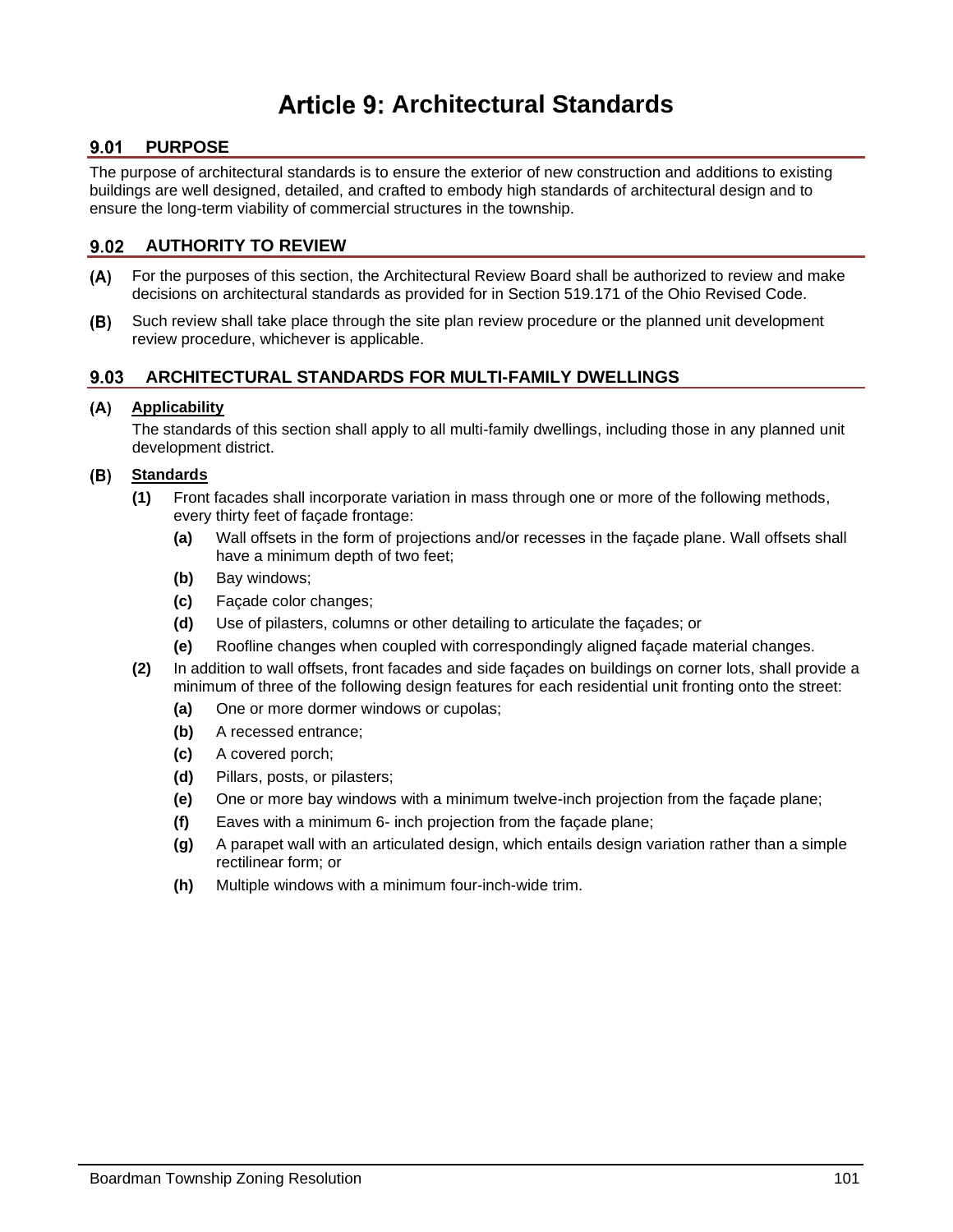

Figure 9.03-A: This image illustrates how multiple design features are incorporated into the design to de-emphasize the fact that this is a single structure.



Figure 9.03-B: This multi-family development lacks sufficient façade variation yielding a monotonous appearance

**(3)** Individual multi-family dwelling structures served by common entryways an internal access to individual dwelling units, containing six or fewer units, shall be constructed to give the appearance of a large single-family detached home (See [Figure 9.03-C.](#page-1-0)).

<span id="page-1-0"></span>

Figure 9.03-C: These images demonstrate how an attached residential structure of six or fewer units can be constructed to appear as a large detached residential structure.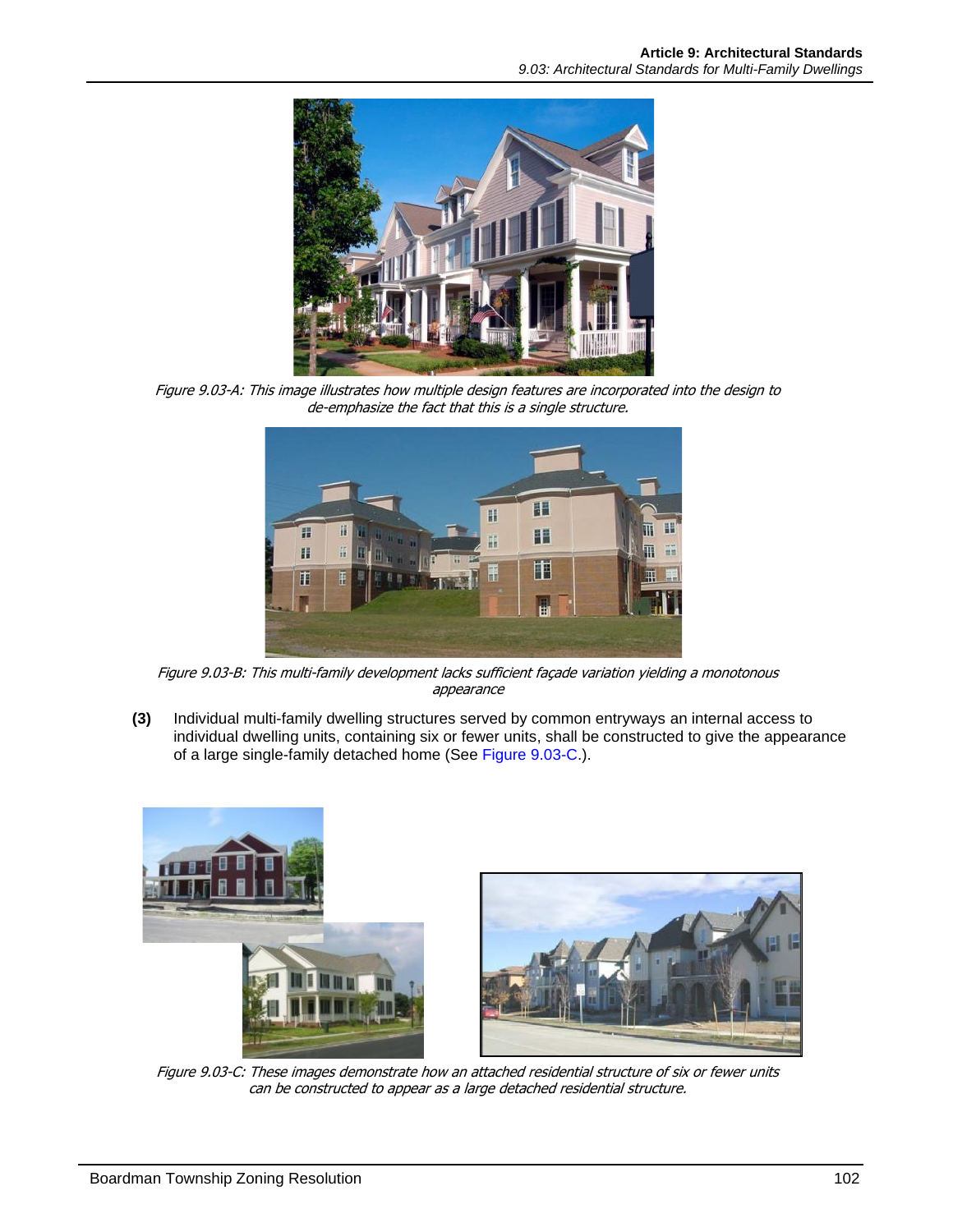**(4)** To the maximum extent practicable, all roof vents, pipes, antennas, satellite dishes, and other roof penetrations and equipment (except chimneys) shall be located on the rear elevations or configured to have a minimal visual impact as seen from the street.

# **ARCHITECTURAL STANDARDS FOR NONRESIDENTIAL BUILDINGS**

### **Applicability**

The standards in this section shall apply to all nonresidential development in the O, GB, RB, and NMB Districts as well as all nonresidential development in a PUD. The standards shall also apply to all mixeduse buildings.

#### **Standards**

### **(1) General Requirements for all Nonresidential and Mixed-Use Buildings**

- **(a)** Buildings shall be parallel to the street they front unless an alternate orientation is consistent with existing, adjacent development.
- **(b)** The primary entrances of buildings shall be oriented:
	- **(i)** Towards a street along the perimeter of the development;
	- **(ii)** Towards streets in the interior of the development if none of the building's facades has frontage on a public street; or
	- **(iii)** In another direction as approved by the Architectural Review Board.

#### **(2) Unified Theme**

Where there are multiple buildings within a single development, the architectural design of buildings, including freestanding outparcel structures, should be organized around a consistent architectural theme in terms of the character, materials, texture, color, and scale of buildings. Themed restaurants, retail chains, and other franchise-style structures should adjust some aspects of their standard architectural model to be consistent with a development's architectural character.

#### **(3) Building Facades**

Building facades shall comply with the following standards:

- **(a)** Blank building walls facing streets are prohibited.
- **(b)** These requirements shall not apply to those walls that are not visible from a street and only visible from an alley, the rear yard of another nonresidential or mixed-use site, or completely hidden due to topography or natural features preserved as open space.





Figure 9.04-A: This figure shows two methods of using architectural features to create wall surface relief on wall elevations that are not the primary elevation.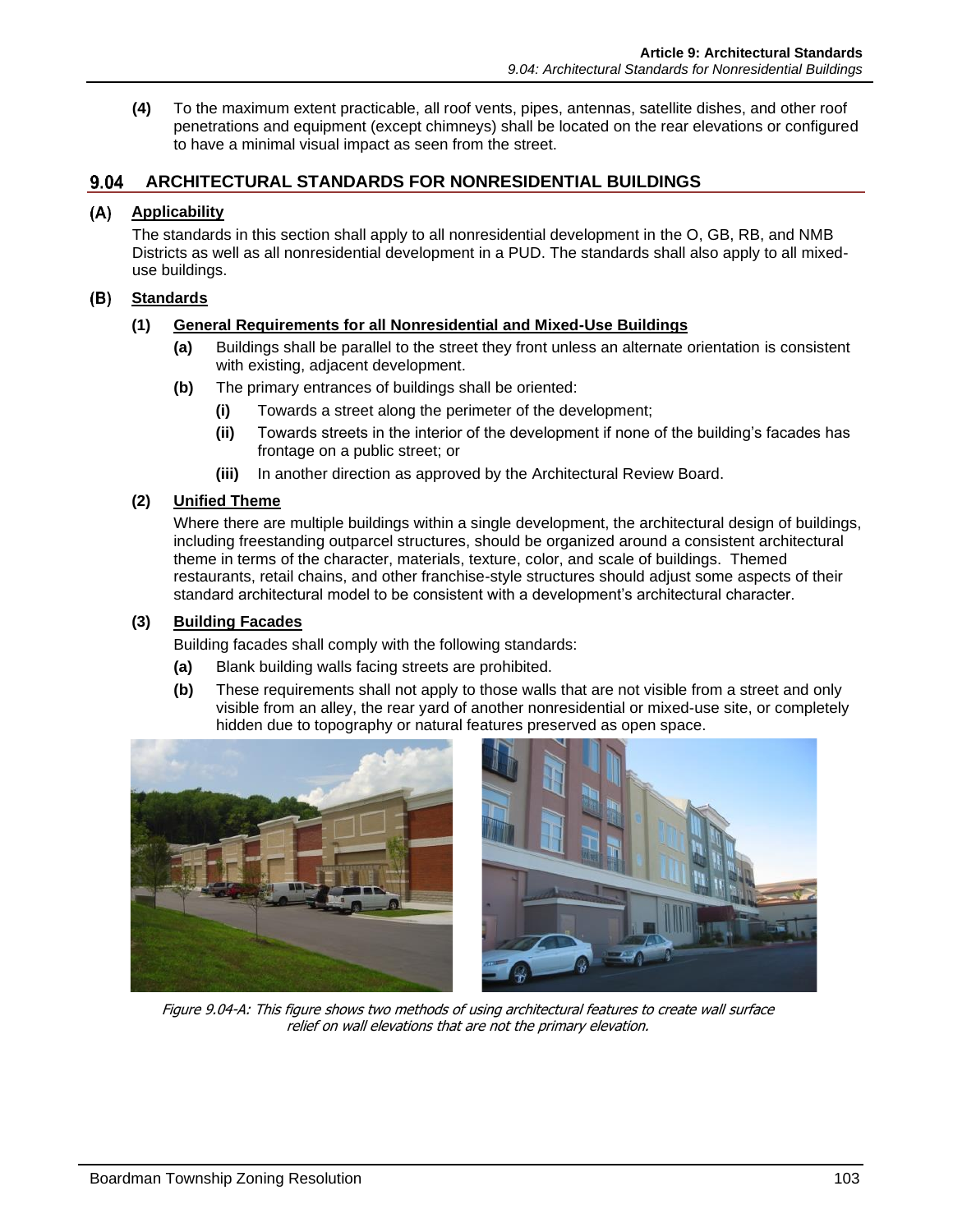## **(4) Multi-Sided Architecture for Nonresidential Uses**

Although the front façade of a building is expected to be the focal point in terms of the level of architectural character and features, all sides of buildings that are visible from a public roadway, an adjacent building, or other private way not subject to buffering requirements in Article 10: Landscaping Standards, shall incorporate architectural detailing on all facades that is consistent with the front façade.

## **(5) Ornamentation**

All visible elevations shall include decorative features such as cornices, pilasters, and friezes. Building recesses and protrusions are strongly encouraged on larger buildings to break long uninterrupted building walls. See [Figure 9.04-B.](#page-3-0)



Figure 9.04-B: The above image illustrates a building that contains pilasters, cornices, and a series of façade setbacks (recesses) to visually break up the appearance of the large facade.

### <span id="page-3-0"></span>**(a) Façade Offset Required**

Front façades 60 feet wide or wider shall incorporate wall offsets of at least two feet in depth (projections or recesses) a minimum of every 40 feet. Each required offset shall have a minimum width of 20 feet. See [Figure 9.04-C.](#page-3-1)



<span id="page-3-1"></span>Figure 9.04-C: Illustration of how the façade offset provisions may be applied.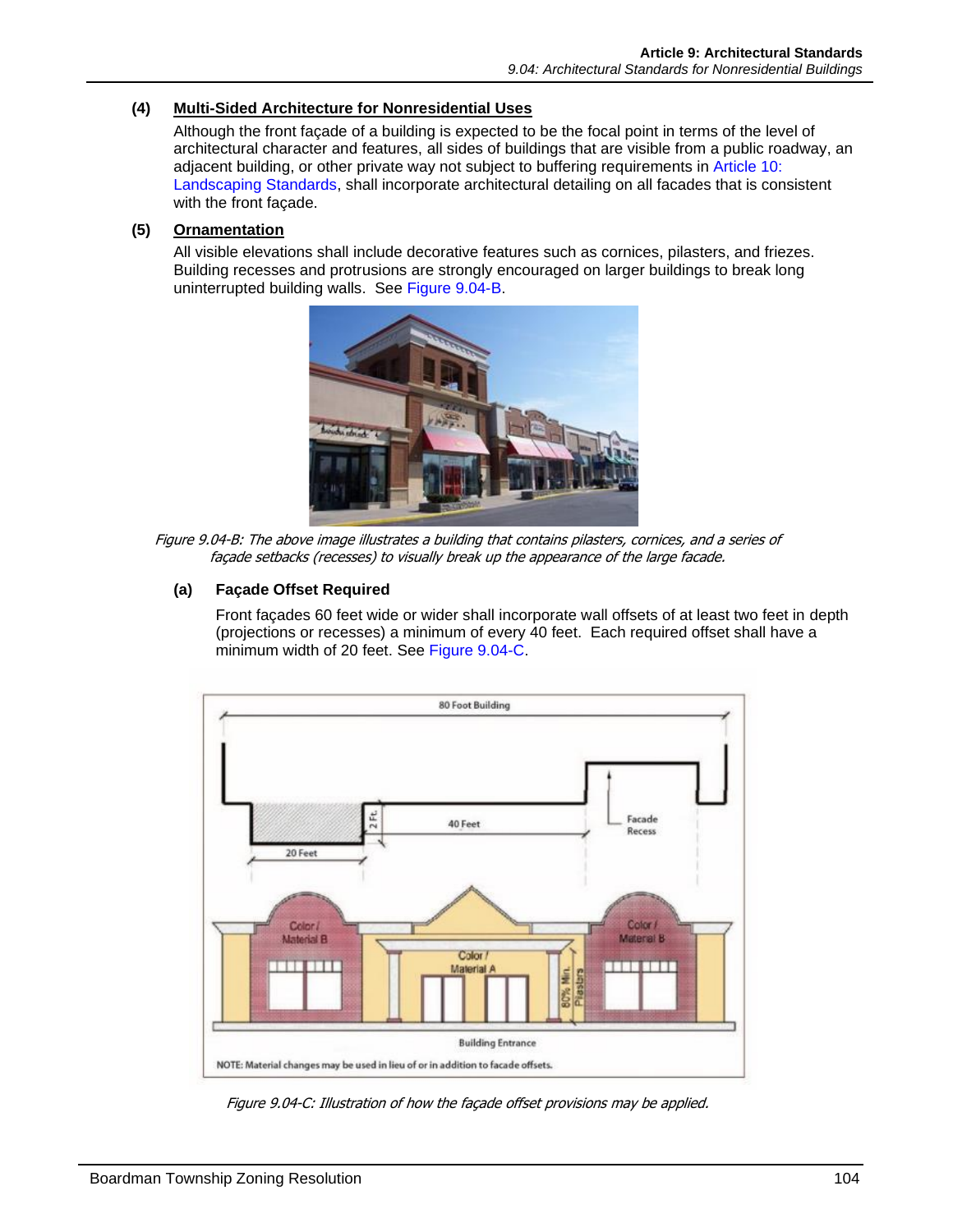## **(b) Offset Alternatives**

The following alternatives can be used in place of the required front façade offsets as shown in [Figure 9.04-C:](#page-3-1)

- **(i)** Façade color changes following the same dimensional standards as the offset requirements;
- **(ii)** Pilasters having a minimum depth of one foot, a minimum width of one foot, and a minimum height of 80 percent of the façade's height; and/or
- **(iii)** Roofline changes when coupled with correspondingly aligned façade material changes.

## **(6) Roofs**

#### **(a) Roof Styles**

The height of any pitched roof shall not exceed one-half of the overall building height.

### **(b) Roof Line Changes**

- **(i)** Roofline changes shall include changes in roof planes or changes in the top of a parapet wall, such as extending the top of pilasters above the top of the parapet wall.
- **(ii)** When roofline changes are included on a façade that incorporates wall offsets or material or color changes, roof line changes shall be vertically aligned with the corresponding wall offset or material or color changes. See [Figure 9.04-D.](#page-4-0)



Figure 9.04-D: Illustration of roofline changes along a long façade wall

### <span id="page-4-0"></span>**(c) Flat Roofs**

- **(i)** When flat roofs are used, parapet walls with three-dimensional cornice treatments shall conceal them.
- **(ii)** The cornice shall include a perpendicular projection a minimum of eight inches from the parapet façade plane.
- **(iii)** Thin parapets that are less than four feet in depth shall not extend more than two feet above the roof unless necessary to conceal mechanical equipment.

### **(d) Asymmetric or Dynamic Roofs**

Asymmetric or dynamic roof forms allude to motion, provide variety and flexibility in nonresidential building design, and allow for unique buildings. Asymmetric or dynamic roof forms shall be permitted on nonresidential buildings as an alternative to flat roofs. See [Figure](#page-5-0)  [9.04-E,](#page-5-0) for an example of buildings with a dynamic roof form.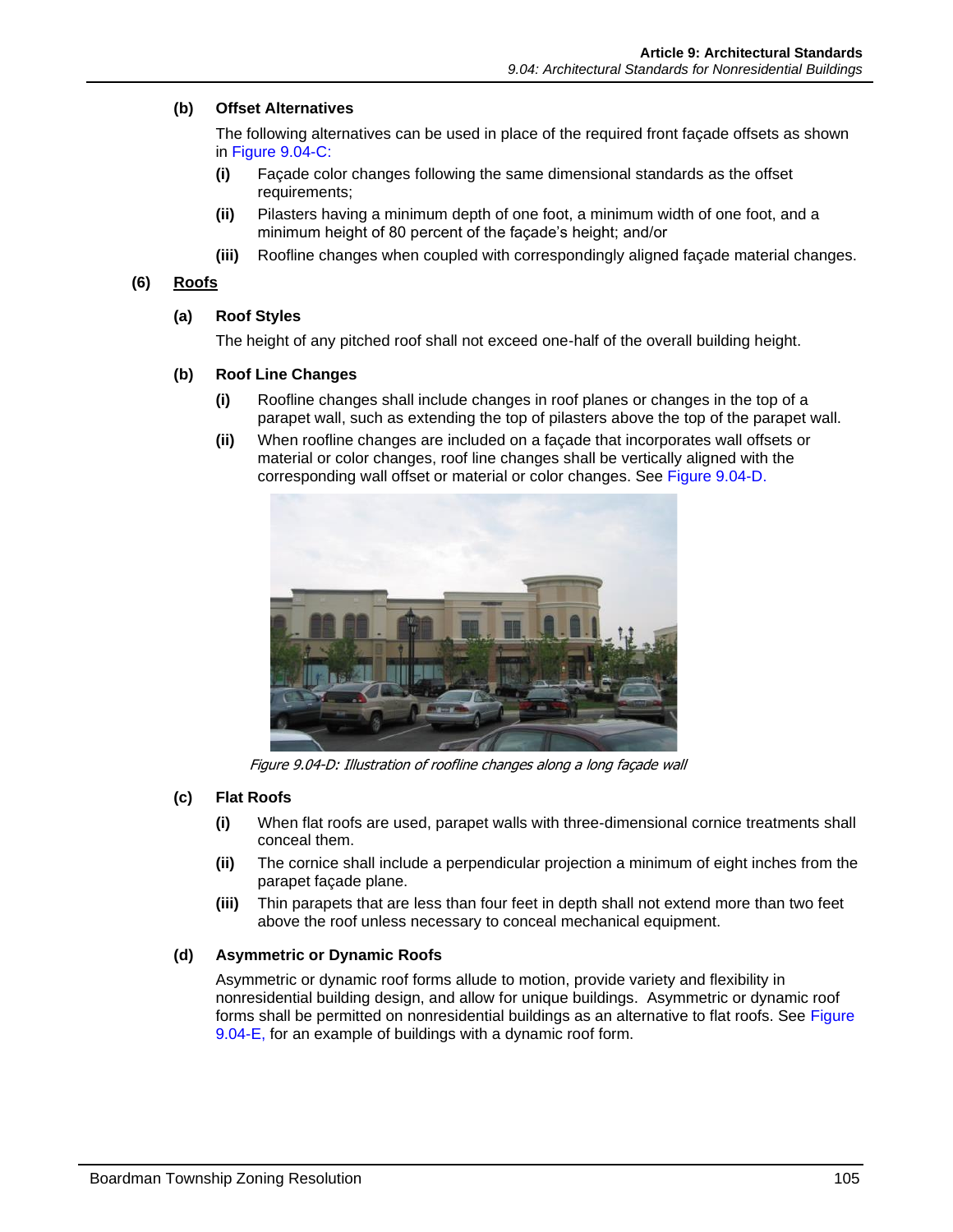

Figure 9.04-E: An example of dynamic roof lines

# <span id="page-5-0"></span>**(e) Roof Mounted Mechanical Equipment**

Building walls, parapets, and/or roof systems shall be designed to conceal all roof-mounted mechanical equipment from view from adjacent properties and public rights-of-way. Such equipment shall also be screened from view from any properties that may see the building from above (e.g., if adjacent properties are along higher elevations). See [Figure 9.04-F.](#page-5-1)



Figure 9.04-F: Example of how parapet walls are utilized to screen roof mounted mechanical equipment.

# <span id="page-5-1"></span>**(7) Customer Entrances**

For buildings with a total gross square footage of 25,000 square feet or more, customer entrance shall be provided in accordance with this subsection.

### **(a) Required Entrances**

Each side of a building facing a public street shall include at least one customer entrance, except that no building shall be required to provide entrances on more than two sides of the structure that face public streets. See [Figure 9.04-G.](#page-6-0)

### **(b) Entrance Design**

Buildings shall have clearly defined, highly visible customer entrances that include no less than three of the following design features.

- **(i)** Canopies/porticos above the entrance;
- **(ii)** Roof overhangs above the entrance;
- **(iii)** Entry recesses/projections;
- **(iv)** Arcades that are physically integrated with the entrance;
- **(v)** Raised corniced parapets above the entrance;
- **(vi)** Gabled roof forms or arches above the entrance;
- **(vii)** Outdoor plaza adjacent to the entrance having seating and a minimum depth of 20 feet;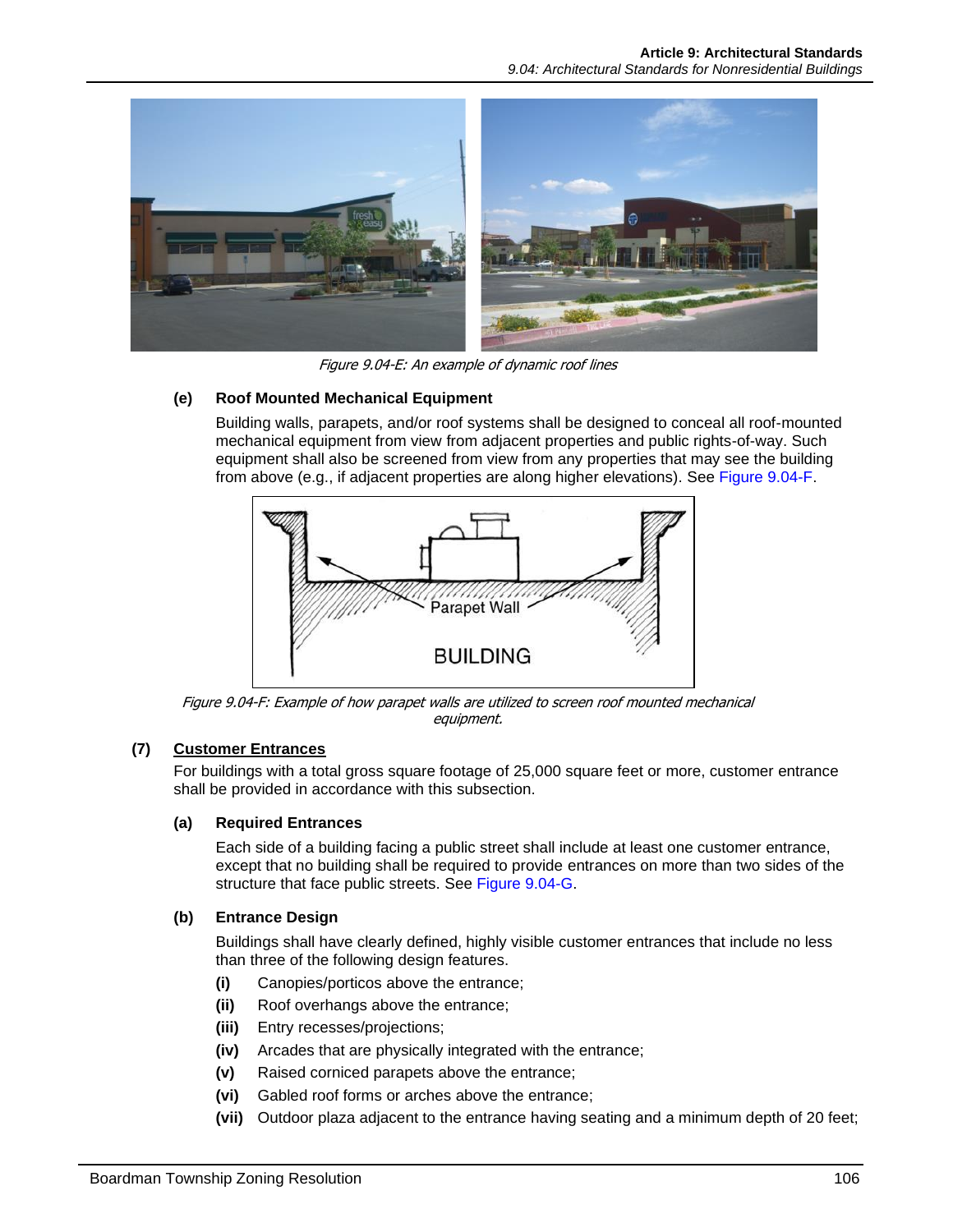- **(viii)** Display windows that are directly adjacent to the entrance;
- **(ix)** Architectural details, such as tile work and moldings, that are integrated into the building structure and design and are above and/or directly adjacent to the entrance; or
- **(x)** Integral planters or wing walls that incorporate landscaped areas or seating areas.





Figure 9.04-G: These large retail centers utilized several different design features to articulate the individual facade and customer entrances.

#### <span id="page-6-0"></span>**Additional Architectural Standards for the NMB District**

In addition to the standards established for all nonresidential and mixed-use buildings in this article, buildings in the NMB District shall be subject to the following requirements.

#### **(1) General Requirements for all Nonresidential Buildings**

- **(a)** Buildings shall be parallel to the street they front unless an alternate orientation is consistent with existing, adjacent development.
- **(b)** The primary entrances of buildings shall be oriented:
	- **(i)** Towards a street along the perimeter of the development;
	- **(ii)** Towards streets in the interior of the development if none of the building's facades has frontage on a public street; or
	- **(iii)** In another direction as approved by the Zoning Commission.
- **(c)** No overhead garage doors are permitted facing a street.

#### **(2) Architectural Styles**

Traditional architecture is favored in the NMB District, rather than radical design themes, structures and roof forms, which would draw unnecessary attention to the buildings. Building facades that incorporate canopies or walls with mock gables must provide a roof component to provide depth and give a more authentic appearance.

#### **(3) Building Facades**

Building facades shall comply with the following standards:

- **(a)** Blank building walls facing streets are prohibited.
- **(b)** These requirements shall not apply to those walls that are not visible from a street and only visible from an alley, the rear yard of another nonresidential or mixed-use site, or completely hidden due to topography or natural features preserved as open space.

#### **(4) Colors**

A limited number of colors shall be utilized on a single structure. Muted or natural tones (or earth tones) shall be the preferred color for any applicable structure reviewed under this Article. Painting elements such as windows, trim, and cornices in white, gray or black may complement the main building color and is encouraged.

#### **(5) Wall Openings (Doors and Windows)**

- **(a)** Building elevations that are visible from a public street should contain windows that occupy:
	- **(i)** Between 50 and 70 percent of the total wall surface area on the first floor; and